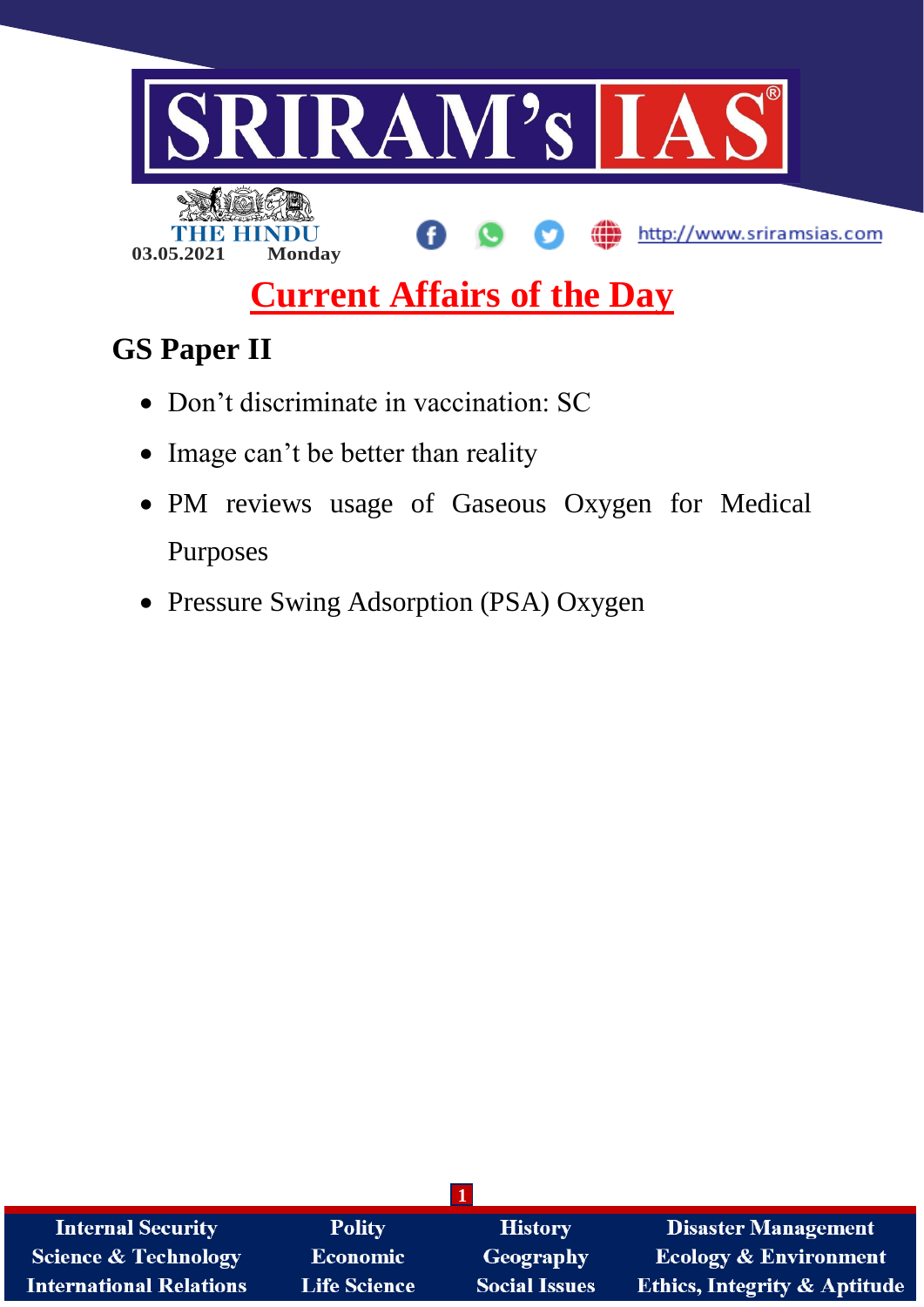

- 1. The Supreme Court said that vaccinations being provided to citizens constitute a valuable public good, and there should be no discrimination in the process.
- 2. Discrimination cannot be made between different classes of citizens who are similarly circumstanced on the ground that while the Central government will carry the burden of providing free vaccines for the 45 years and above population, the State governments will discharge the responsibility of the 18 to 44 age group on such commercial terms as they may negotiate.
- 3. Prima facie, the rational method of proceeding in a manner consistent with the right to life (which includes the right to health) under Article 21 would be for the Central government to procure all vaccines and to negotiate the price with vaccine manufacturers.
- 4. Once quantities are allocated by it to each State government, the latter would lift the allocated quantities and carry out the distribution the court directed.
- 5. There must be an effective policy to ensure that the nation truly acknowledges frontline worker's effort and creates incentives for them. We hope it will be remedied soon by the Central and State governments through the introduction of appropriate guidelines and measures.

# **Image can't be better than reality**

**Reporting:** The website of UNESCO on World Press Freedom Day points out how this day is an important symbol of support for media who are targets for the restraint, or abolition, of press freedom. One of the key acts on this day is to remember and honour journalists who lost their lives to bring us stories. If journalism has to thrive as a public good, then it is important that journalists are alive to do their job.

### **Media is important for economic development**

1. It is well to remember that freedom through the press is the thing that comes first. Most of us probably feel we couldn't be free without newspapers, and that is the real reason we want the newspapers to be free.

| <b>Internal Security</b>        | <b>Polity</b>       | <b>History</b>       | <b>Disaster Management</b>              |
|---------------------------------|---------------------|----------------------|-----------------------------------------|
| <b>Science &amp; Technology</b> | <b>Economic</b>     | Geography            | <b>Ecology &amp; Environment</b>        |
| <b>International Relations</b>  | <b>Life Science</b> | <b>Social Issues</b> | <b>Ethics, Integrity &amp; Aptitude</b> |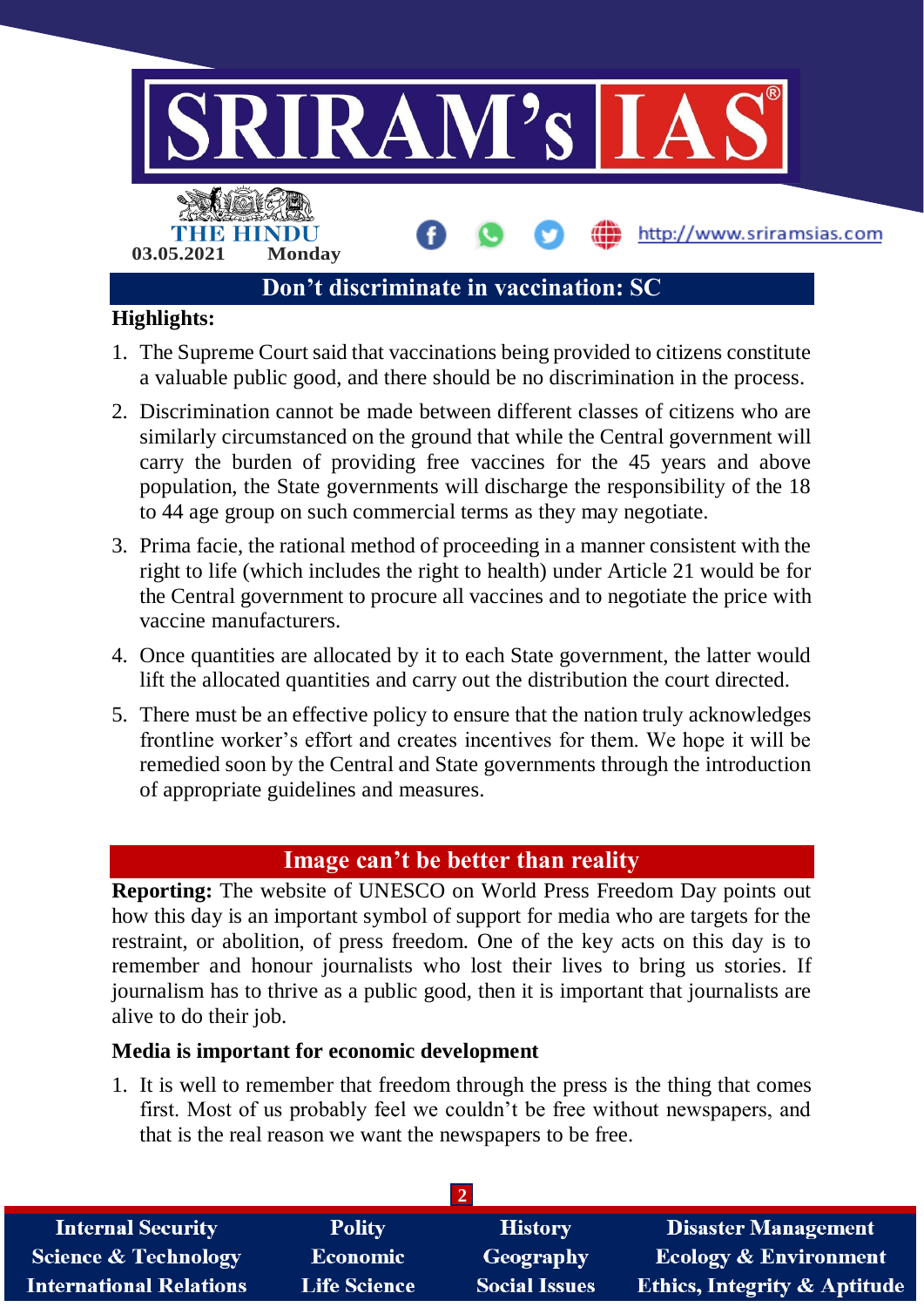

- 2. When the COVID-19 pandemic hit and altered our lives in more ways than one, we are reminded of Amartya Sen's words. In his essay, 'Speaking of freedom: Why media is important for economic development, he dealt with how a set of interrelated components of press freedom — its intrinsic value, its informational role, its protective role and its constructive contributions become a bedrock for equitable development.
- 3. Journalists are the unacknowledged and unsung messengers who have been bringing to light the reprehensible disintegration of basic healthcare facilities in the midst of a pandemic, often reporting from the field, standing outside hospitals, morgues and cremation grounds alongside scores of desperate patients and relatives.
- 4. While this seems to be a simple truth to realise, one is truly at a loss to understand why governments — both at the Centre and in States — are not extending all the facilities provided to frontline workers to these professionals.

## **'One-sided narrative'**

- 1. Instead of providing the necessary infrastructural support, the government of India is busy attacking international media. Major news outlets such as The New York Times, The Guardian, Le Monde and The Straits Times, and most TV channels, blamed the Modi government for ignoring warning signs, holding an extended election in West Bengal, and not cancelling the Kumbh Mela.
- 2. Irked by the truth of these reports, instead of improving the delivery systems, the government wanted all its diplomatic stations to counter the "one-sided narrative".
- 3. It is a law of optics that an image cannot be better than reality. Best concentrate on dealing with the crisis. The world has a stake in our success. The image will follow deeds and success.

| <b>Internal Security</b>        | <b>Polity</b>       | <b>History</b>       | <b>Disaster Management</b>              |
|---------------------------------|---------------------|----------------------|-----------------------------------------|
| <b>Science &amp; Technology</b> | <b>Economic</b>     | Geography            | <b>Ecology &amp; Environment</b>        |
| <b>International Relations</b>  | <b>Life Science</b> | <b>Social Issues</b> | <b>Ethics, Integrity &amp; Aptitude</b> |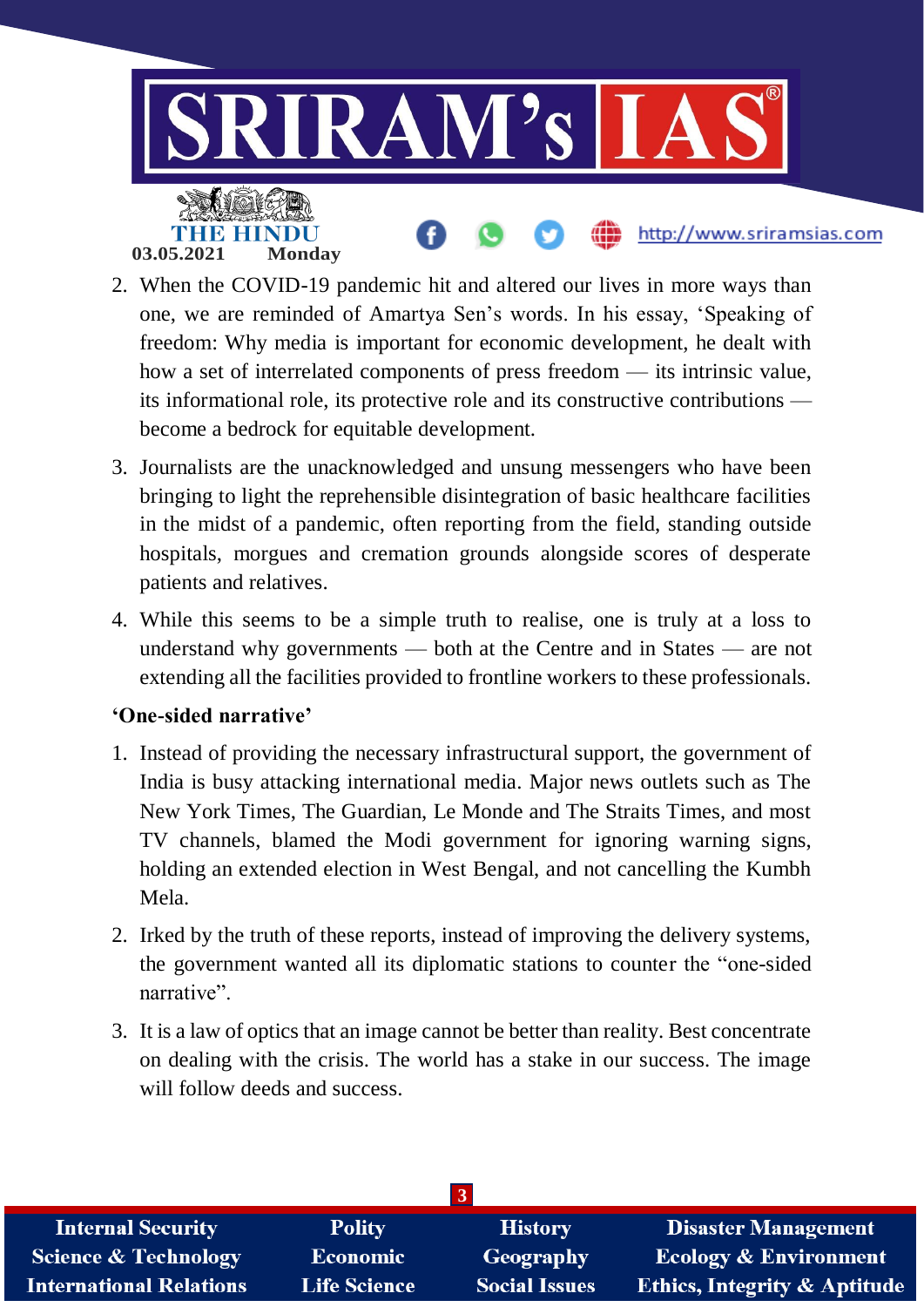

In line with his direction of exploring innovative ways to ramp up the supply and availability of oxygen, PM Modi today chaired a meeting to review the usage of gaseous oxygen.

### **Gaseous oxygen:**

- 1. Many industries like Steel plants, refineries with petrochemical units, industries using rich combustion process, power plants etc have oxygen plants which produce gaseous oxygen which is used in the process. This oxygen can be tapped for medical use.
- 2. The central government also said it will begin using nitrogen plants for producing oxygen and has identified 30 industries for this. UPL Ltd has converted one to supply medical oxygen to a hospital in Gujarat.
- 3. The strategy being used is to identify industrial units which produce gaseous oxygen of requisite purity, shortlist those which are closer to cities/dense areas/demand centres and establish temporary Covid care centres with oxygenated beds near that source.
- 4. A pilot for 5 such facilities had already been initiated and there is good progress on this. This is being accomplished through PSUs or private industries operating the plant & coordination of centre & state governments.
- 5. It is expected that around 10,000 oxygenated beds can be made available in a short period of time by making temporary hospitals near such plants.

# **Pressure Swing Adsorption (PSA) Oxygen**

PM reviewed progress on setting up of PSA plants. He was informed that around 1500 PSA plants are in the process of being set up through the contribution of PM CARES, PSUs and others. He directed officials to ensure the speedy completion of these plants.

### **The technology**

1. Adsorption is defined as the affinity of fluid for a solid surface. Using the differential affinities of various components of a gas mixture (such as air) it is

| <b>Internal Security</b>        | <b>Polity</b>       | <b>History</b>       | <b>Disaster Management</b>              |
|---------------------------------|---------------------|----------------------|-----------------------------------------|
| <b>Science &amp; Technology</b> | <b>Economic</b>     | Geography            | <b>Ecology &amp; Environment</b>        |
| <b>International Relations</b>  | <b>Life Science</b> | <b>Social Issues</b> | <b>Ethics, Integrity &amp; Aptitude</b> |